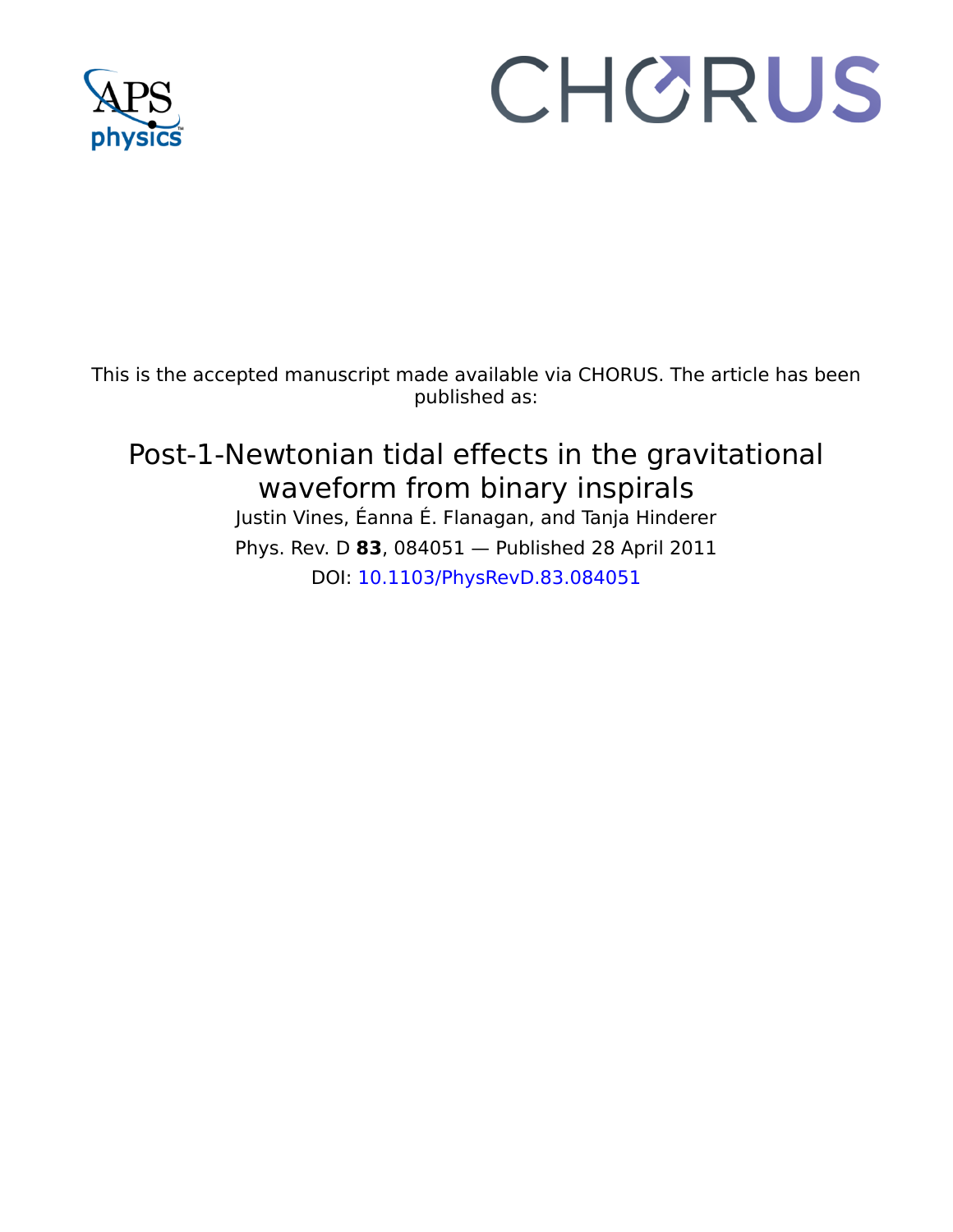# Post-1-Newtonian tidal effects in the gravitational waveform from binary inspirals

Justin Vines and Éanna É. Flanagan

Center for Radiophysics and Space Research, Cornell University, Ithaca, NY 14853, USA

Tanja Hinderer

Theoretical Astrophysics, California Institute of Technology, Pasadena, CA 91125, USA

The gravitational wave signal from an inspiralling binary neutron star system will contain detailed information about tidal coupling in the system, and thus, about the internal physics of the neutron stars. To extract this information will require highly accurate models for the gravitational waveform. We present here a calculation of the gravitational wave signal from a binary with quadrupolar tidal interactions which includes all post-1-Newtonian-order effects in both the conservative dynamics and wave generation. We consider stars with adiabatically induced quadrupoles moving in circular orbits, and work to linear order in the stars' quadrupole moments. We find that post-1-Newtonian corrections increase the tidal signal by approximately 20% at gravitational wave frequencies of 400 Hz.

PACS numbers:

## I. INTRODUCTION

#### A. Background and motivation

REVIEW COPY and wave game<br>and were consists, and wave to these mass consists and wave to the<br>star of the star quantumonic wave measures with that past-1-3 extends of<br>these materials increase the tidal signal by approximately 20% at g Inspiralling and coalescing binary neutron stars are key sources for ground-based gravitational wave (GW) detectors [1]. An important science goal in the detection of such sources is to obtain robust information on the highly uncertain equation of state (EoS) of neutron star matter [2]. The effects of the EoS on the GW signal are largest during the late inspiral and merger stages of binary evolution, at GW frequencies  $\geq 500$  Hz, and the strong gravity and complex hydrodynamics involved in these regimes require the use of fully relativistic numerical simulations for their study (see e.g. Refs. [3, 4] and references therein). A small but clean EoS signature will also be present in the early inspiral waveform, at frequencies  $\lesssim$  500 Hz within LIGO's most sensitive band, arising from the effects of tidal coupling [5]. The relative weakness of orbital gravity in this regime makes it possible to construct good approximate waveforms using post-Newtonian-based analytic models [6].

For point-particle models of binary inspiral, analytic gravitational waveforms have been computed to 3PN accuracy [7], and spin effects have been computed to 2PN  $\arccuracy$  [8].<sup>1</sup> More recent efforts to improve the analytic description of neutron star binary GW signals by including tidal effects began with Refs. [5, 9], which used a leading-order model of the tidal coupling and GW emission to demonstrate the potential feasibility of measuring EoS effects in inspiralling neutron stars in the low frequency  $(\leq 400 \text{ Hz})$  regime with Advanced LIGO. (See also Refs. [10, 11] for earlier analyses of tidal effects in

inspiralling binaries.) The tidal contribution to the GW signal computed in Ref. [5] depends on a single tidal deformability parameter  $\lambda$ , which characterizes the star's deformation response to a static (or adiabatically changing) tidal field and which is sensitive to the star's EoS.

The quadrupolar tidal deformability  $\lambda$  was defined in a fully relativistic context and calculated for a variety of EoS models in Refs. [5, 9, 12–14], and Refs. [13, 14] extended the analysis to include higher-multipolar tidal responses of both electric- and magnetic-type. It was found in Ref. [12] that Advanced LIGO should be able to constrain the neutron stars' tidal deformability to  $\lambda \lesssim$  $(1.2\times10^{37} \text{ g cm}^2 \text{ s}^2)(D/100 \text{ Mpc})$  with 95% confidence, for a binary of two 1.4  $M_{\odot}$  neutron stars at a distance D from the detector, using only the portion of the signal with GW frequencies less than 400 Hz. The calculations of  $\lambda$ for a 1.4  $M_{\odot}$  neutron star in Refs. [9, 12–14], using several different equations of state, give values in the range 0.03–  $1.0\times10^{37}$  g cm<sup>2</sup> s<sup>2</sup>, so nearby events may allow Advanced LIGO to place useful constraints on candidate equations of state.

To detect or constrain the tidal deformability  $\lambda$  will require models for the tidal contribution to the GW signal that are accurate to  $\leq 10\%$ , much less than the current uncertainty in  $\lambda$ . References [5, 12] estimate the fractional corrections to the tidal signal at GW frequencies below 400 Hz due to several effects neglected by the model of the GW phasing used in Ref. [5], namely, non-adiabaticity  $(\leq 1\%)$ , higher multipolar tidal coupling ( $\leq 0.7\%$ ), nonlinear hydrodynamic effects ( $\leq 0.1\%$ ), spin effects  $(\leq 0.3\%)$ , nonlinear response to the tidal field  $(\leq 3\%)$ , viscous dissipation (negligible), and post-Newtonian effects  $(\leq 10\%)$ . The largest expected corrections, from post-Newtonian effects in the orbital dynamics and GW emission, are thus essential for an accurate analysis of the tidal signal. These corrections will depend on the neutron star physics only through the same tidal deformability parameter  $\lambda$  used in the Newtonian treatment and thus can be easily incorporated into the same

<sup>&</sup>lt;sup>1</sup> The shorthand nPN, for post-n-Newtonian, is used to describe corrections of order  $c^{-2n}$  relative to Newtonian gravity, where c is the speed of light.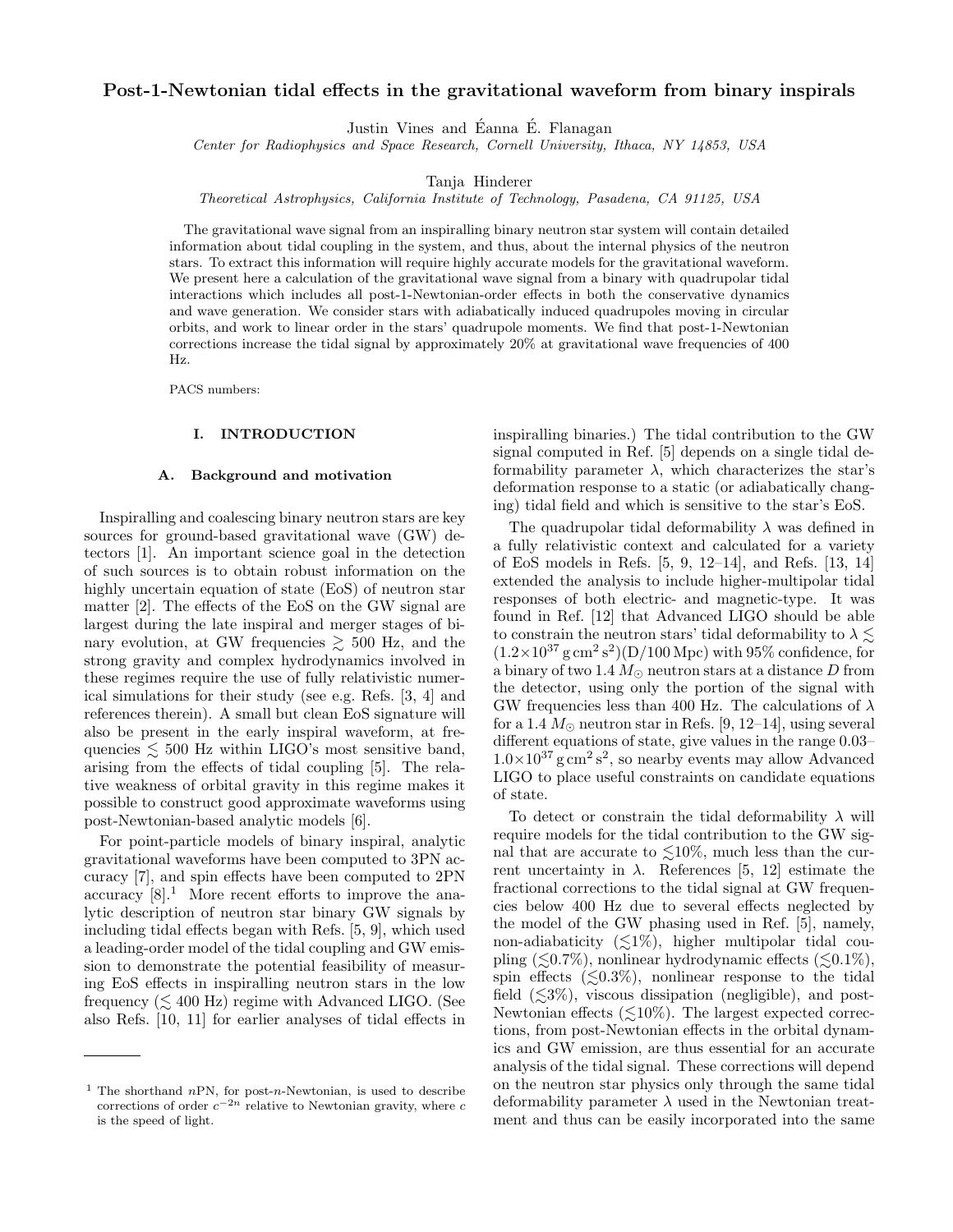data anaysis methods used in the Newtonian (tidal) case.

The extension of the tidal signal calculation to 1PN order was recently discussed in Ref. [15] by Damour and Nagar (DN). Working within the framework of the effective-one-body (EOB) formalism, DN gave a complete description of the 1PN conservative dynamics of tidally interacting binaries in circular orbits, parametrized the forms of further 1PN corrections to the GW emission, and made comparisons with numerical simulations (see also Ref. [16]). The 1PN conservative dynamics has also been recently studied in Ref. [17] by Vines and Flanagan (VF). Working from the formalism for 1PN celestial mechanics developed in Refs. [18, 19] and extended by Ref. [20], VF found the explicit equations of motion and action principle for generic orbits and generic evolution of the bodies' quadrupoles. Specializing to adiabatically induced quadrupoles and circular orbits, the results of VF agree with those of DN for the 1PN conservative dynamics. The construction of the 1PN metric given by VF also allows for explicit computation of the binary system's 1PN-accurate mass multipole moments.

In the present paper, we use the results of VF [17] to derive the 1PN-accurate GW signal from an inspiralling binary with quadrupolar tidal interactions. Working to linear order in the stars' quadrupole moments, and using adiabatically induced quadrupoles and circular orbits, we compute the binary's binding energy and GW energy flux and use them to determine the phase evolution of the emitted GW signal in the stationary phase approximation. The results presented here can be used to extend the validity of analytic GW signals to higher frequencies, and to provide useful information for hybrid schemes that attempt to bridge the gap in frequencies between analytic inspiral models and the start of numerical simulations, such as the EOB formalism of Ref. [15]. Our expressions for the orbital equations of motion and binding energy may also be useful for the construction of quasi-equilibrium initial data for numerical simulations [21]. We note that the 1PN corrections calculated here slightly improve the prospects for detection of tidal effects in binary GW signals, as they increase the tidal signal by  $\sim 20\%$  at GW frequencies of 400 Hz. The studies in Refs. [22, 23] have recently made use of our results in making assessments of the measurability of tidal effects and in calibrating analytic models against numerical sumulations.

#### B. Organization

The organization of this paper is as follows. In Sec. II, we briefly state the key results of Ref. [17] for the 1PN conservative dynamics of a binary in which one member has a mass quadrupole moment. We specialize to the adiabatic limit and circular orbits and compute the gauge-invariant binding energy as a function of orbital frequency. In Sec. III, we consider the gravitational radiation and obtain the 1PN tidal corrections to the radiated energy flux. We then compute the resulting 1PN tidal corrections to the phase of the Fourier transform of the waveform in the stationary phase approximation and conclude in Sec. IV with a short discussion of the results.

#### C. Notation and conventions

We use units where Newton's constant is  $G = 1$ , but retain factors of the speed of light c, with  $1/c^2$  serving as the formal expansion parameter for the post-Newtonian expansion. We use lowercase latin letters  $a, b, i, j, \ldots$  for indices of spatial tensors. Spatial indices are contracted with the Euclidean metric,  $v^i w^i = \delta_{ij} v^i w^j$ , with up or down placement of the indices having no meaning. We use angular brackets to denote the symmetric, trace-free projection of tensors, e.g.  $T^{} = T^{(ab)} - \frac{1}{3} \delta^{ab} T^{cc}$ . We also use multiple indeces to denote tensorial powers of vectors, e.g.  $v^{ij} = v^i v^j$ ,  $n^{} = n^{}$ , etc.

### II. CONSERVATIVE DYNAMICS IN THE ADIABATIC LIMIT

In this section we briefly review the key results of VF [17] concerning the 1PN conservative dynamics of a binary system with quadrupolar tidal coupling. For simplicity, we consider a binary composed of one point-mass (body 1) and one deformable star (body 2). Since we consistently work to linear order in the quadrupole, our results can be easily generalized to the case of two deformable bodies by interchanging body labels. The binary's orbital dynamics can be formulated in terms of the separation (three-)vector  $z^i = z_2^i - z_1^i$  between the bodies, the bodies' masses  $M_1$  and  $M_2$ , and the quadrupole moment  $Q_2^{ij}$  of body 2.

The 1PN-accurate worldlines  $x^i = z_1^i(t)$  and  $x^i = z_2^i(t)$ of the bodies' centers of mass-energy and their separation  $z^{i}(t) = z_{2}^{i}(t) - z_{1}^{i}(t)$  are defined in a 'global' 1PN coordinate system  $(t, x<sup>i</sup>)$ . The global coordinates are conformally Cartesian and harmonic, and they tend to inertial coordinates in Minkowski spacetime as  $|x| \to \infty$ . Also, the binary system's center of mass-energy is taken to be at rest at the origin  $x^i = 0$  (the system's 1PN-accurate mass dipole moment is set to zero), so that the  $(t, x<sup>i</sup>)$  coordinates correspond to the center-of-mass-energy frame of the system. We use the following notation for the relative position, velocity, and acceleration:

$$
z^i = z^i_2 - z^i_1, \quad r = |\mathbf{z}| = \sqrt{\delta_{ij} z^i z^j}, \quad n^i = z^i/r,
$$
  

$$
v^i = \dot{z}^i, \quad \dot{r} = v^i n^i, \quad a^i = \ddot{z}^i,
$$

with dots denoting derivatives with respect  $t$ .

We take  $M_1$  and  $M_2$  to be the bodies' conserved rest masses,<sup>2</sup> and we define the total mass  $M$ , mass fractions

<sup>&</sup>lt;sup>2</sup> Note that the mass  $M_2$  used here is not the 1PN-accurate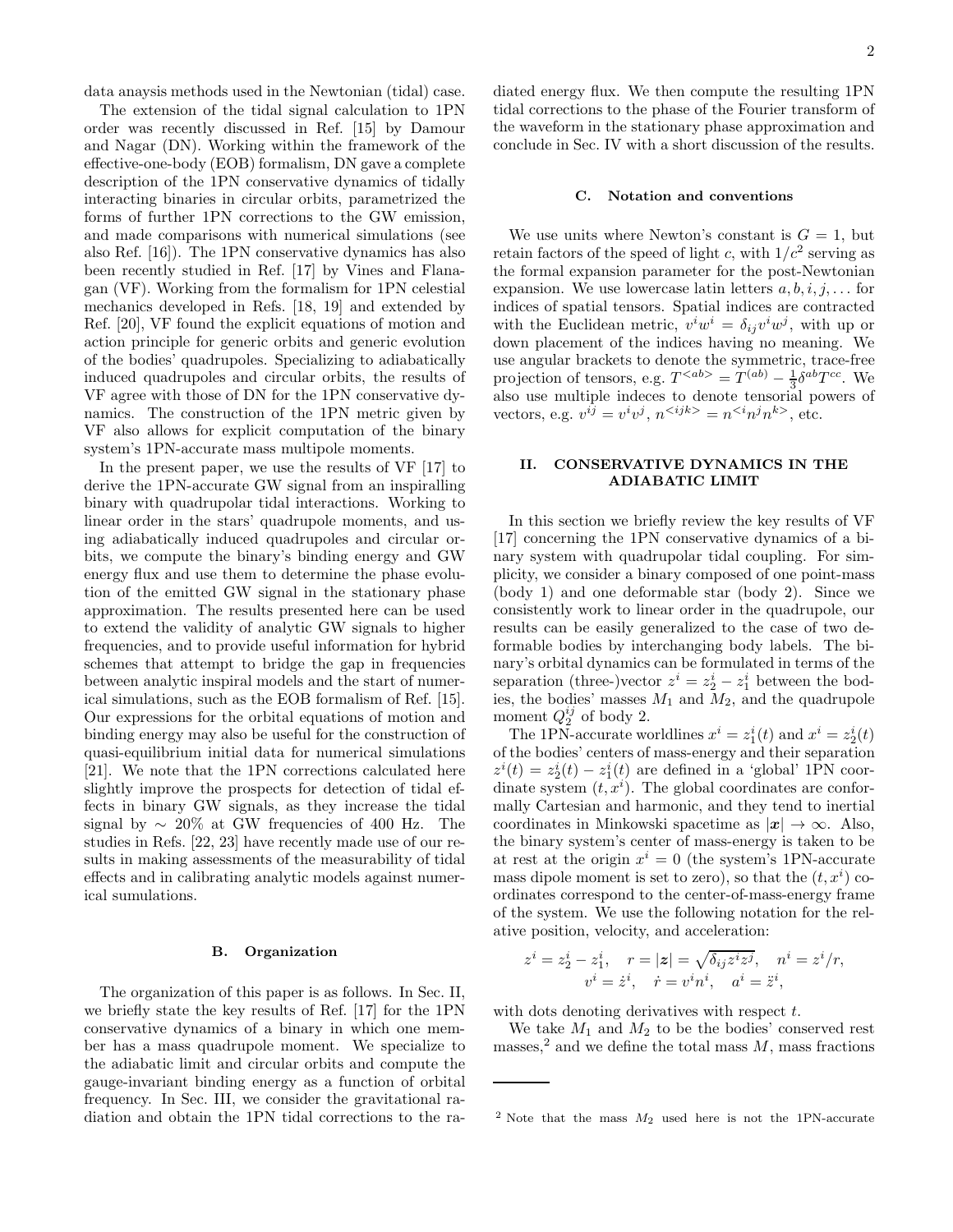$\chi_1, \chi_2$ , reduced mass  $\mu$ , and symmetric mass ratio  $\eta$  by

$$
M = M_1 + M_2, \quad \chi_1 = M_1/M,
$$
  
\n
$$
\chi_2 = M_2/M, \quad \mu = \eta M = \chi_1 \chi_2 M.
$$
 (2.1)

Note that there are only two independent parameters among these quantities; we will tend to express our results in terms of the total mass  $M$  and the mass fraction  $\chi_2$  of the deformable body, unless factorizations make it more convenient to use  $\chi_1 = 1 - \chi_2$  or  $\eta = \chi_1 \chi_2$ .

The tidal deformation of body 2 is described by its 1PN-accurate Blanchet-Damour [24] mass quadrupole moment  $Q_2^{ij}(t)$ . We will work in the limit where the quadrupole is adiabatically induced by the tidal field; i.e. we assume that the quadrupole responds to the instantaneous tidal field according to

$$
Q_2^{ij}(t) = \lambda G_2^{ij}(t). \tag{2.2a}
$$

Here, the constant  $\lambda$  is the tidal deformability,<sup>3</sup> and  $G_2^{ij}(t)$  is the quadrupolar gravito-electric DSX [19] tidal moment of body 2 which encodes the leading order  $(l = 2)$  tidal field felt by body 2. For the binary system under consideration, the tidal moment is given by

$$
G_2^{ij} = \frac{3\chi_1 M}{r^3} n^{} + \frac{1}{c^2} \frac{3\chi_1 M}{r^3} \left[ \left( 2v^2 - \frac{5\chi_2^2}{2} \dot{r}^2 - \frac{6 - \chi_2 M}{2} \right) n^{} + v^{} - (3 - \chi_2^2) \dot{r} n^{\n(2.2b)
$$

With the quadrupole given by Eqs. (2.2) in the adiabatic limit, the only independent degree of freedom is the binary's relative position  $z^i(t)$ . It was shown by VF [17] that the evolution of  $z^{i}(t)$  is governed by the Lagrangian

$$
\mathcal{L}[z^{i}] = \frac{\mu v^{2}}{2} + \frac{\mu M}{r} \left( 1 + \frac{\Lambda}{r^{5}} \right) + \frac{\mu}{c^{2}} \left\{ \theta_{0} v^{4} \right. \qquad (2.3)
$$

$$
+ \frac{M}{r} \left[ v^{2} \left( \theta_{1} + \xi_{1} \frac{\Lambda}{r^{5}} \right) + \dot{r}^{2} \left( \theta_{2} + \xi_{2} \frac{\Lambda}{r^{5}} \right) + \frac{M}{r} \left( \theta_{3} + \xi_{3} \frac{\Lambda}{r^{5}} \right) \right] \right\} + O(c^{-4}) + O(\lambda^{2}),
$$

with  $\Lambda = (3\chi_1/2\chi_2)\lambda$ , and with the dimensionless coefficients

$$
\theta_0 = (1 - 3\eta)/8 \n\theta_1 = (3 + \eta)/2, \n\theta_2 = \eta/2, \n\theta_3 = -1/2, \n\xi_1 = (\chi_1/2)(5 + \chi_2), \n\xi_2 = -3(1 - 6\chi_2 + \chi_2^2), \n\xi_3 = -7 + 5\chi_2.
$$
\n(2.4)

The orbital equation of motion resulting from this Lagrangian, via  $(d/dt)(\partial \mathcal{L}/\partial v^i) = \partial \mathcal{L}/\partial z^i$ , is given by

$$
a^{i} = -\frac{Mn^{i}}{r} \left( 1 + \frac{6\Lambda}{r^{5}} \right) + \frac{M}{c^{2}r^{2}} \left[ v^{2}n^{i} \left( \phi_{1} + \zeta_{1} \frac{\Lambda}{r^{5}} \right) + \dot{r}^{2}n^{i} \left( \phi_{2} + \zeta_{2} \frac{\Lambda}{r^{5}} \right) + \frac{M}{r}n^{i} \left( \phi_{3} + \zeta_{3} \frac{\Lambda}{r^{5}} \right) + \dot{r}v^{i} \left( \phi_{4} + \zeta_{4} \frac{\Lambda}{r^{5}} \right) \right] + O(c^{-4}) + O(\lambda^{2}), \quad (2.5)
$$

with coefficients

$$
\begin{aligned}\n\phi_1 &= -1 - 3\eta, \\
\phi_2 &= 3\eta/2, \\
\phi_3 &= 2(2 + \eta), \\
\phi_4 &= 2(2 - \eta), \\
\zeta_1 &= -3(2 - \chi_2)(1 + 6\chi_2), \\
\zeta_2 &= 24(1 - 6\chi_2 + \chi_2^2), \\
\zeta_3 &= 66 + 9\chi_2 - 19\chi_2^2, \\
\zeta_4 &= 6(2 - \chi_2)(3 - 2\chi_2).\n\end{aligned} \tag{2.6}
$$

The conserved energy constructed from the Lagrangian (2.3) is

$$
E = v^{i} \frac{\partial \mathcal{L}}{\partial v^{i}} - \mathcal{L}
$$
\n
$$
= \frac{\mu v^{2}}{2} - \frac{\mu M}{r} \left( 1 + \frac{\Lambda}{r^{5}} \right) + \frac{\mu}{c^{2}} \left\{ 3\theta_{0} v^{4} + \frac{M}{r} \left[ v^{2} \left( \theta_{1} + \xi_{1} \frac{\Lambda}{r^{5}} \right) + \dot{r}^{2} \left( \theta_{2} + \xi_{2} \frac{\Lambda}{r^{5}} \right) \right] - \frac{M}{r} \left( \theta_{3} + \xi_{3} \frac{\Lambda}{r^{5}} \right) \right\} + O(c^{-4}) + O(\lambda^{2}),
$$
\n(2.7)

which is a constant of motion of the equation of motion  $(2.5).$ 

The orbital equation of motion (2.5) admits solutions of the form

$$
z^{i}(t) = rn^{i}(t) = r(\cos(\omega t), \sin(\omega t), 0), \qquad (2.8a)
$$

with  $\dot{r} = 0$ ,  $v^2 = r^2 \omega^2$  and  $a^i = -r \omega^2 n^i$ , corresponding to circular orbits in the x-y plane with frequency  $\omega$ . For later convenience, we introduce the unit vector  $\phi^i$  in the direction of the velocity  $v^i$ , which satisfies

$$
\dot{z}^i = v^i = r\omega\phi^i, \qquad \dot{n}^i = \omega\phi^i, \n\dot{\phi}^i = -\omega n^i, \qquad n^i\phi^i = 0,
$$
\n(2.8b)

Blanchet-Damour [24] mass monopole moment (which was called  $M_2$  in VF [17]); rather, the  $M_2$  used here is the conserved part of the BD mass monopole (called  $^nM_2$  in VF [17]). The full 1PNaccurate monopole also receives contributions from the body's internal elastic energy (and from the tidal gravitational potential energy), which for a deformable body, will vary as tidal forces do work on the body. The effects of these time-dependent contributions to the monopole have been separately accounted for in the Lagrangian  $(2.3)$ , and the mass  $M_2$  appearing there is constant.

<sup>3</sup> The tidal deformability is related to the dimensionless orderunity Love number  $k_2$  [11] and the star's areal radius R by  $\lambda =$  $2k_2R^5/3.$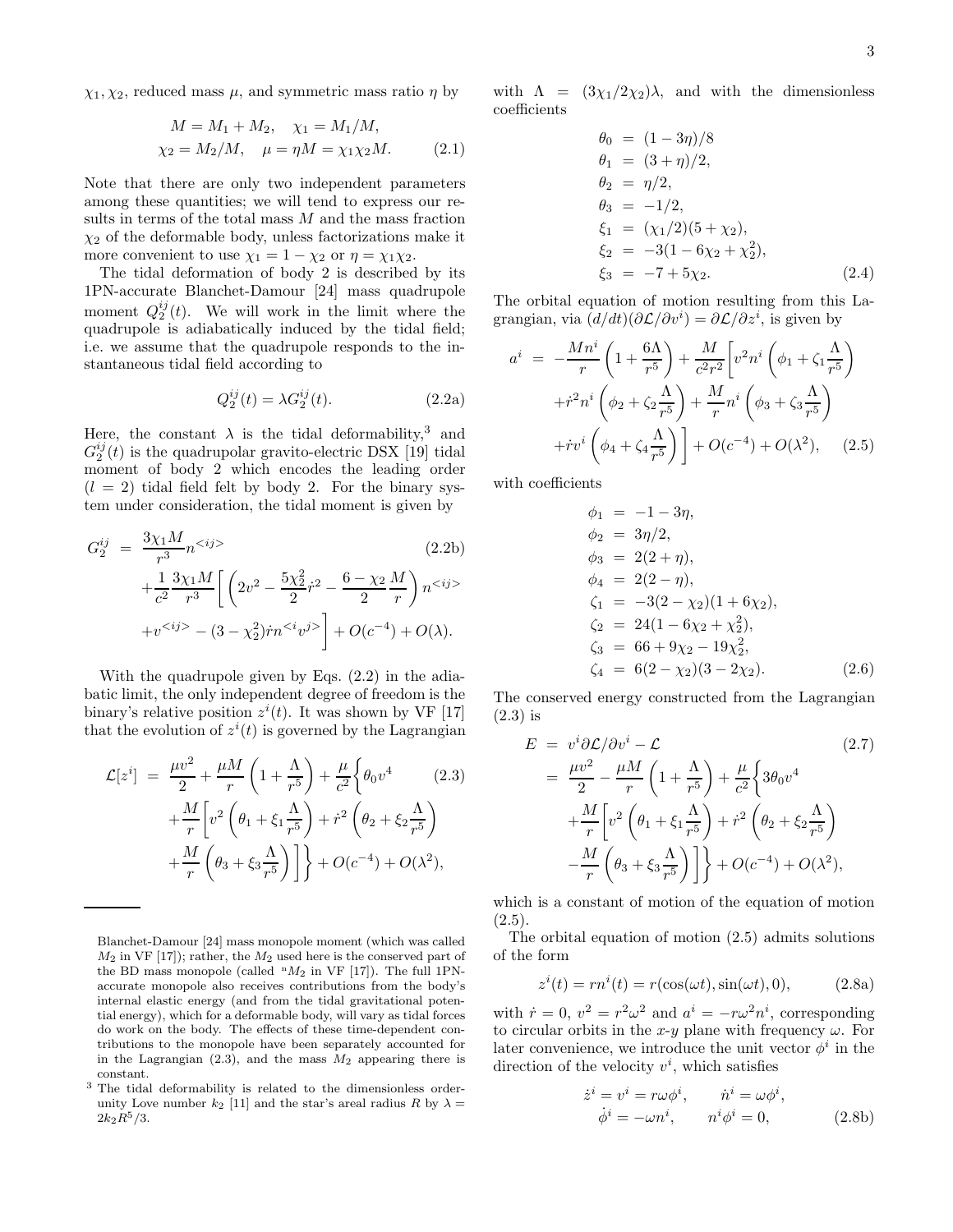for circular orbits. Working to linear order both in the post-Newtonian parameter  $c^{-2}$  and in the tidal deformability parameter  $\lambda$ , Eqs. (2.5) and (2.8) yield the radiusfrequency relationship

$$
r(\omega) = \frac{M^{1/3}}{\omega^{2/3}} \left[ 1 + \frac{3\chi_1}{\chi_2} \hat{\lambda} + \frac{\eta - 3}{3} x \right] \qquad (2.9)
$$

$$
- \frac{\chi_1}{2\chi_2} \left( 6 - 26\chi_2 + \chi_2^2 \right) x \hat{\lambda} \right] + O(c^{-4}) + O(\lambda^2).
$$

Here, we have introduced the  $\omega$ -dependent dimensionless quantities

$$
\hat{\lambda} \equiv \frac{\lambda \omega^{10/3}}{M^{5/3}}, \qquad x \equiv \frac{(M\omega)^{2/3}}{c^2},
$$
\n(2.10)

which characterize the fractional corrections due to tidal effects and to post-Newtonian effects. We note that the parameter  $\hat{\lambda}$  takes values in the range  $\sim$ 1 - 8 ×10<sup>-5</sup> for two 1.4 $M_{\odot}$  stars at orbital frequencies of 200 Hz, given the range of  $\lambda$  values from Ref. [12], while  $x \sim 0.07$ . Using Eqs.  $(2.7)$ ,  $(2.8)$  and  $(2.9)$ , we can also find the gauge-invariant energy-frequency relationship for circular orbits:

$$
E(\omega) = \mu (M\omega)^{2/3} \left[ -\frac{1}{2} + \frac{9\chi_1}{2\chi_2} \hat{\lambda} + \frac{9+\eta}{24} x \right] \qquad (2.11)
$$

$$
+ \frac{11\chi_1}{4\chi_2} (3 + 2\chi_2 + 3\chi_2^2) x \hat{\lambda} \right] + O(c^{-4}) + O(\lambda^2).
$$

This expression for the binding energy can be directly compared with Eqs.  $(37,38,50-57)$  of DN  $[15]$ , and indicates that their parameter  $\bar{\alpha}'_1$  giving the 1PN tidal contribution to the binding energy should have the value  $\bar{\alpha}'_1 = (11/18)(3 + 2\chi_2 + 3\chi_2^2)$  instead of  $55\chi_2/18$  (note the the quantity denoted here by  $\chi_2$  is denoted by  $X_A$  in DN [15]). For the case of equal masses  $(\chi_1 = \chi_2 = 1/2,$  $\eta = 1/4$ , the binding energy (2.11) simplifies to

$$
E(\omega) = -\frac{M^{5/3} \omega^{2/3}}{8} \left[ 1 - \frac{37}{48} x - 18 \hat{\lambda} \left( 1 + \frac{209}{72} x \right) \right].
$$

For orbital frequencies of 200 Hz (GW frequencies of 400 Hz) and total mass  $M = 2.8M_{\odot}$ , the 1PN fractional correction to the Newtonian tidal term in the binding energy is  $(209/72)x ≈ 19\%.$ 

# III. GRAVITATIONAL RADIATION

The energy flux from the binary due to gravitational radiation is determined by the time variation of the binary system's multipole moments  $[6]$ . The flux  $E$  to 3.5PN-order (or to 1PN-order relative to the leading 2.5PN flux) is given in terms of the total system's mass quadrupole moment  $Q_{\rm sys}^{ij}(t),$  current quadrupole moment  $S_{\rm sys}^{ij}(t)$ , and mass octupole moment  $Q_{\rm sys}^{ijk}(t)$  by

$$
\dot{E} = -\frac{1}{5c^5} (\partial_t^3 Q_{\text{sys}}^{ij})^2 - \frac{1}{189c^7} (\partial_t^4 Q_{\text{sys}}^{ijk})^2 + \frac{16}{45c^7} (\partial_t^3 S_{\text{sys}}^{ij})^2 + O(c^{-8}),
$$
\n(3.1)

c.f. Eq. (223) of Ref. [6].

The binary system's multipole moments can be computed from the asymptotic form of the global metric, as in Sec. IV of Ref. [17]. The mass quadrupole  $Q_{\text{sys}}^{ij}$ , which is needed to 1PN accuracy in the flux formula (3.1), can be found from Eqs. (4.6,4.5,B4,B5,6.1) of VF [17]; the result is

$$
Q_{\text{sys}}^{ij} = Q_2^{ij} + \mu r^2 n^{} + \frac{\mu r^2}{c^2} \left\{ n^{} \left[ v^2 \left( \tau_1 + \sigma_1 \frac{\lambda}{r^5} \right) + \dot{r}^2 \left( \tau_2 + \sigma_2 \frac{\lambda}{r^5} \right) + \frac{M}{r} \left( \tau_3 + \sigma_3 \frac{\lambda}{r^5} \right) \right] + v^{} \left( \tau_4 + \sigma_4 \frac{\lambda}{r^5} \right) + \dot{r} n^{} \left( \tau_5 + \sigma_5 \frac{\lambda}{r^5} \right) \right\} + O(c^{-4}) + O(\lambda^2), \tag{3.2a}
$$

where the 1PN-accurate body quadrupole  $Q_2^{ij}$  is given by Eqs. (2.2) above and the dimensionless  $\tau$  and  $\sigma$  coefficients are given by

$$
\tau_1 = (29/42)(1 - 3\eta), \qquad (3.2b)
$$
\n
$$
\tau_2 = 0, \qquad (3.2b)
$$
\n
$$
\tau_3 = (1/7)(8\eta - 5), \qquad \tau_4 = (11/21)(1 - 3\eta), \qquad \tau_5 = (4/7)(3\eta - 1), \qquad \sigma_1 = 13\chi_1^2/7\chi_2, \qquad \sigma_2 = 185\chi_1^2/14\chi_2, \qquad \sigma_3 = -(3\chi_1/14\chi_2)(8 + 23\chi_2 + 13\chi_2^2), \qquad \sigma_4 = 38\chi_1^2/7\chi_2, \qquad \sigma_5 = -151\chi_1^2/7\chi_2.
$$
\n(3.2b)

This result holds for generic orbits (in a binary where body 2 has an adiabatically induced quadrupole). Using Eqs. (2.2) for the body quadrupole, Eqs. (2.8) to specialize to circular orbits, and the radius-frequency relationship (2.9), the system quadrupole simplifies to

$$
Q_{\rm sys}^{ij} = \frac{\eta M^{5/3}}{\omega^{4/3}} \left[ n^{} \left( 1 + \sigma_0 \hat{\lambda} + \tau_6 x + \sigma_6 x \hat{\lambda} \right) \right] \tag{3.3a}
$$

$$
+ \phi^{} \left( \tau_4 x + \sigma_7 x \hat{\lambda} \right) + O(c^{-4}) + O(\lambda^2),
$$

with  $\tau_4$  as in Eq. (3.2b), and with

$$
\sigma_0 = (3/\chi_2)(3 - 2\chi_2),
$$
\n(3.3b)  
\n
$$
\tau_6 = -(85 + 11\eta)/42,
$$
\n
$$
\sigma_6 = (1/14\chi_2)(4 + 56\chi_2 + 264\chi_2^2 - 219\chi_2^3),
$$
\n
$$
\sigma_7 = (1/7\chi_2)(103 - 252\chi_2 + 302\chi_2^2 - 132\chi_2^3).
$$

The expression (3.3a) for the total quadrupole determines the unknown 1PN correction coefficient introduced in Eq.  $(71)$  of DN  $[15].<sup>4</sup>$ 

<sup>4</sup> The parametrization of the tidal contribution to the system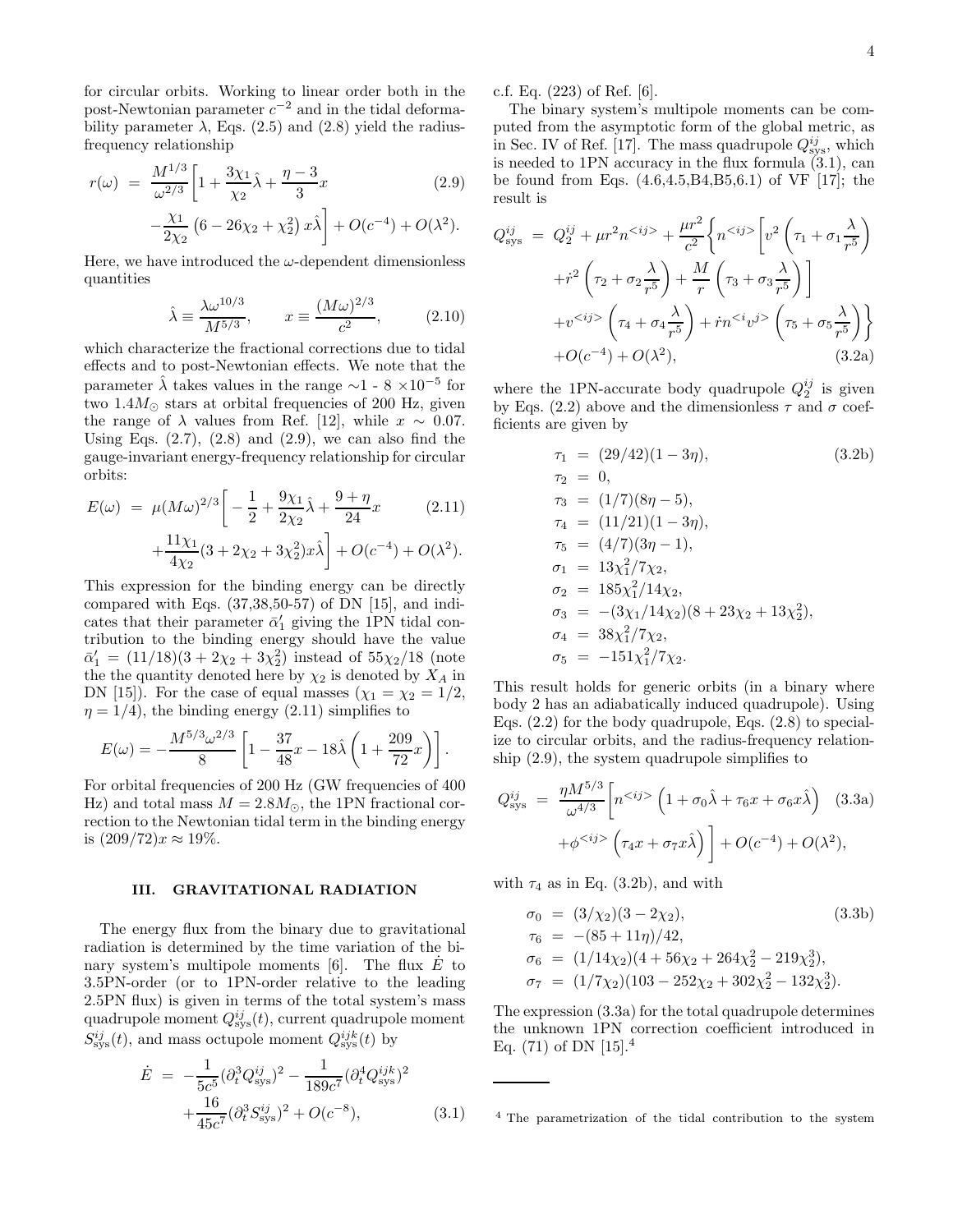Similarly, the system's mass octupole and current quadrupole, which are needed only to Newtonian order, are given by

$$
Q_{\text{sys}}^{ijk} = \mu r^3 n^{} \left[ (\chi_1 - \chi_2) + \frac{9\chi_1}{\chi_2} \frac{\lambda}{r^5} \right] \quad (3.4)
$$

$$
= \frac{\eta M^2}{\omega^2} n^{} \left[ (\chi_1 - \chi_2) + \frac{18\chi_1^2}{\chi_2} \hat{\lambda} \right],
$$

and

$$
S_{\rm sys}^{ij} = \mu r^2 \epsilon^{kl \langle i} n^{j \rangle k} v^l \left[ (\chi_1 - \chi_2) + \frac{9\chi_1}{2\chi_2} \frac{\lambda}{r^5} \right] \qquad (3.5)
$$
  
= 
$$
\frac{\eta M^2}{\omega} \epsilon^{kl \langle i} n^{j \rangle k} \phi^l \left[ (\chi_1 - \chi_2) + \frac{9\chi_1 (3 - 4\chi_2)}{2\chi_2} \hat{\lambda} \right].
$$

Here, the first equalities hold for generic orbits, and the second equalities hold for circular orbits; also, both  $Q_{\rm sys}^{ijk}$ and  $S_{sys}^{ij}$  are subject to  $O(c^{-2}) + O(\lambda^2)$  corrections.

Having gathered the expressions (3.3a), (3.4) and (3.5) for the system multipole moments, we can insert them into the flux formula  $(3.1)$ . Using also Eqs.  $(2.8)$  to for the time derivatives of  $n^i$  and  $\phi^i$  (which are the only time-dependent quantities in the final expressions for the multipoles), and working out the STF projections and contractions (e.g.  $n^{}n^{}$  = 2/5) using the STF identities from (e.g.) Ref. [20], we find the GW energy flux from the binary to be given by

$$
\dot{E}(\omega) = -\frac{32}{5} \eta^2 x^{5/2} \left[ 1 - \left( \frac{1247}{336} + \frac{35\eta}{12} \right) x \right] (3.6) \n+ \frac{6(3 - 2\chi_2)}{\chi_2} \hat{\lambda} + \frac{1}{28\chi_2} \left( -704 - 1803\chi_2 \right) \n+ 4501\chi_2^2 - 2170\chi_2^3 \hat{z} + O(c^{-3}) + O(\lambda^2) \right].
$$

The coefficients for the 1PN point-mass (second) and Newtonian tidal (third) terms match those given in Refs. [5, 6].

Using energy balance and the stationary phase approximation [1, 25], the Fourier transform of the gravitational waveform can be written as  $h = \mathcal{A}e^{i\psi}$ , with the phase  $\psi(\omega)$  determined from the binding energy  $E(\omega)$  and flux  $E(\omega)$  as functions of the orbital frequency  $\omega$  by the relation

$$
\frac{d^2\psi}{d\omega^2} = \frac{2}{\dot{E}} \frac{dE}{d\omega}.
$$
\n(3.7)

Taking  $\dot{E}$  from Eq. (3.6), finding  $dE/d\omega$  from a derivative of Eq. (2.11), and integrating twice (dropping unimportant integration constants) yields the phase:

$$
\psi(\omega) = \frac{3}{128\eta x^{5/2}} \left[ 1 + \psi_{0,1} \hat{\lambda} + \psi_{1,0} x \right] \tag{3.8a}
$$
\n
$$
+ \psi_{1,1} x \hat{\lambda} + O(c^{-3}) + O(\lambda^2) \right]
$$
\n
$$
= \frac{3c^5}{128\eta (M\omega)^{5/3}} \left[ 1 + \psi_{0,1} \frac{\lambda \omega^{10/3}}{M^{5/3}} + \psi_{1,0} \frac{(M\omega)^{2/3}}{c^2} + \psi_{1,1} \frac{\lambda \omega^4}{Mc^2} + O(c^{-3}) + O(\lambda^2) \right],
$$

with coefficients

$$
\psi_{0,1} = -\frac{24}{\chi_2} (1 + 11\chi_1),
$$
\n
$$
\psi_{1,0} = \frac{20}{9} \left( \frac{743}{336} + \frac{11\eta}{4} \right),
$$
\n
$$
\psi_{1,1} = -\frac{5}{28\chi_2} \left( 3179 - 919\chi_2 - 2286\chi_2^2 + 260\chi_2^3 \right).
$$
\n(3.8b)

The above results concern a binary where only one body (body 2) develops a tidally induced quadrupole, with quadrupolar tidal deformability  $\lambda_2 = \lambda$ . For the case of two deformable bodies, the contribution to the tidal signal from the other body (body 1) can simply be added to the phase by interchanging body labels  $(1 \leftrightarrow 2)$ in the tidal terms. For the case of equal masses and identical equations of state,  $M_1 = M_1 = M/2$  and  $\lambda_1 =$  $\lambda_2 = \lambda$ , the phase correction is

$$
\psi(\omega) = \frac{3}{32x^{5/2}} \left[ 1 - 624\hat{\lambda} + \frac{2435}{378}x - \frac{3115}{2}x\hat{\lambda} \right].
$$

The 1PN correction increases the tidal signal by  $\approx 17\%$  at gravitational wave frequencies of 400Hz for  $M = 2.8M_{\odot}$ .

From the expressions  $(3.6)$  and  $(2.11)$  for the gravitational wave luminosity  $E(\omega)$  and the binding energy  $E(\omega)$ , it is straightforward to construct the phase  $\varphi(t)$ of the time-domain gravitational waveform based on the various PN Taylor approximants used in several approaches to interfacing analytical and numerical relativity [26]. We provide here the explicit expressions for the Taylor T4 approximant, in which the function  $\mathcal{F} \equiv E/(dE/dx)$  is expanded in a Taylor series and the differential equations

$$
\frac{dx}{dt} = \mathcal{F}, \qquad \frac{d\varphi}{dt} = 2x^{3/2}/M,\tag{3.9}
$$

are integrated numerically [with  $x$  as in  $(2.10)$ ]. The tidal contribution to the function  $\mathcal{F}^{T4}$  adds linearly to the 3.5PN point mass terms and is given to 1PN order by

$$
\mathcal{F}^{\text{T4}}_{\text{tidal}} = \frac{32\chi_1\lambda_2}{5M^6} \left[ 12(1+11\chi_1)x^{10} + \left(\frac{4421}{28} - \frac{12263}{28}\chi_2 + \frac{1893}{2}\chi_2^2 - 661\chi_2^3 \right) x^{11} \right] + (1 \leftrightarrow 2). \tag{3.10}
$$

quadrupole given in Eqs. (68-71) of DN [15] does not quite match the form given in Eq. (3.3a) here, as no  $\phi^{(i)}$  term is included. Also, their parametrization leaves some dependence on the radius  $r$ , while ours eliminates  $r$  in favor of the gauge invariant quantity  $\omega$ . Still, as the coefficients of  $x\hat{\lambda}n^{\langle ij\rangle}$  and  $x\hat{\lambda}\phi^{\langle ij\rangle}$ in our Eq. (3.3a) end up additively combined in the final contribution to the energy flux, one could in principle determine an effective value for the coefficient  $\beta_1$  in Eq. (71) of DN [15] that would lead to the correct flux  $\dot{E}$ .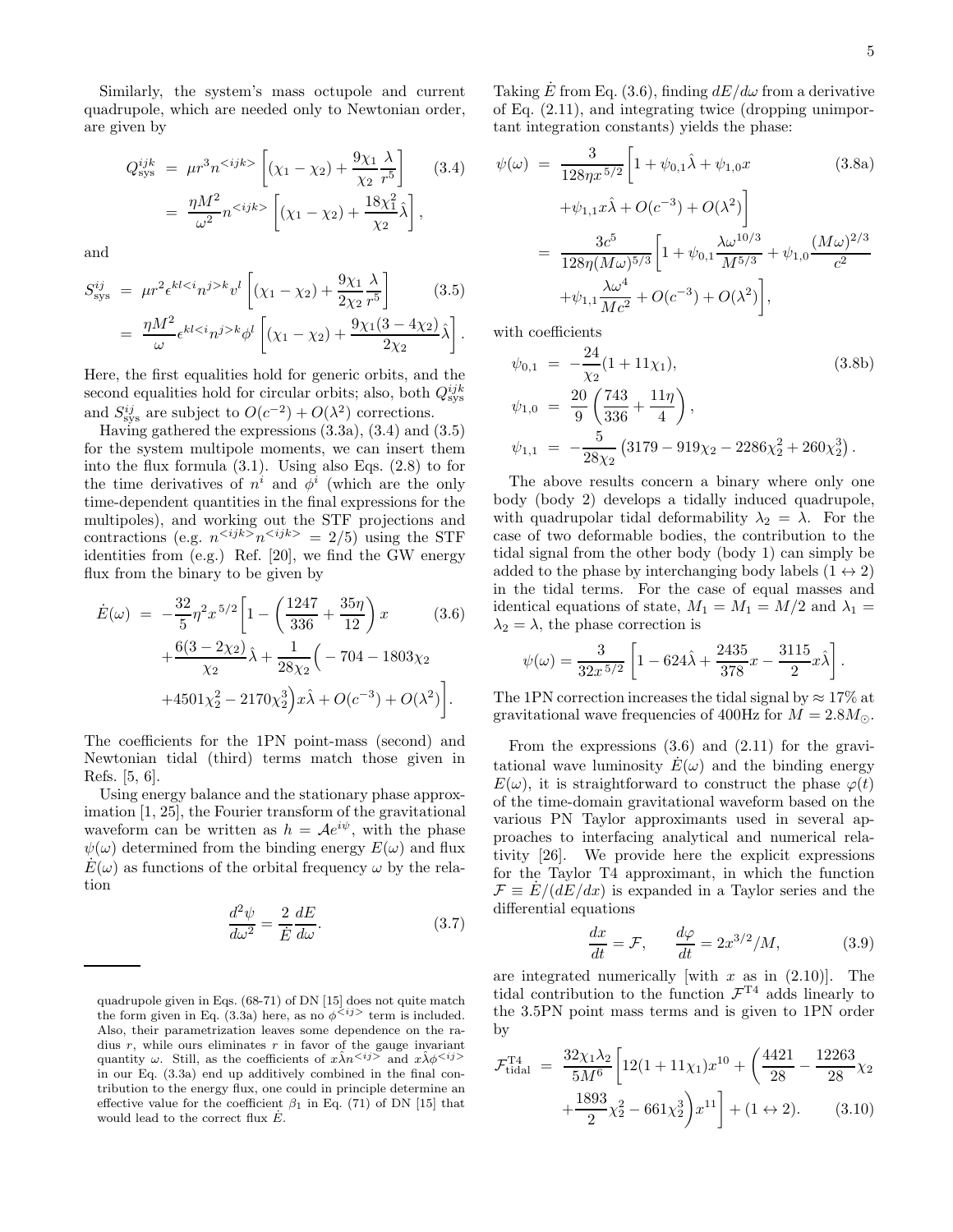We note that the Newtonian and 1PN tidal terms in the expressions  $(3.8)$  and  $(3.10)$  for the waveform phasing are formally of 5PN and 6PN orders, having the same frequency dependencies as  $x^5$  and  $x^6$ . However, the coefficients of the tidal terms are not of order unity, but rather scale as  $(R/M)^5 \sim 10^5$ , where R and M are the stellar mass and radius (see footnote 3). As discussed in more detail in Refs. [11, 15, 22, 23], this makes the magnitudes of the tidal terms comparable to those of 3PN-order and 3.5PN-order point-mass terms, which have also been computed analytically and are now routinely included in waveform templates [7]. We also note that including the 1PN tidal terms presented here in waveform templates will (slightly) change the constraints on  $\lambda$  achievable by Advanced LIGO quoted in the introduction. We refer the reader to Refs. [22, 23] for analyses of the measurability of tidal effects in inspiral waveforms including 1PN tidal terms.

#### IV. DISCUSSION AND CONCLUSIONS

We have provided the 1PN accurate description of quasi-circular binary inspiral with quadrupolar tidal coupling and obtained the 1PN tidal contributions to the phasing of the emitted gravitational radiation in the lowfrequency, adiabatic limit. Our results show that 1PN effects increase the tidal corrections by approximately 20% at gravitational wave frequencies of 400 Hz in the case of two  $1.4M_{\odot}$  stars. These results should be of use in constructing GW measurement templates and can be easily be incorporated into the EOB formalism as discussed by DN [15]; the unknown coefficients introduced by DN pertaining to 1PN quadrupolar tidal effects have been determined here. Our results for the 1PN tidal corrections to GW generation have been used in Refs. [22, 23] in making comparisons between numerical simulations and analytic models of the inspiral waveform and in assessing the measurability of tidal effects.

While we have restricted attention here to the case of circular orbits, the results necessary to compute the GW signal for generic orbits can all be found in this paper. This work could also be extended to consider 1PN tidal coupling at higher multipolar orders; the necessary machinery (and the template of the quadrupolar case) is fully contained in VF [17].

#### Acknowledgments

This research was supported at Cornell by NSF Grant PHY-0757735, and at Caltech by the Sherman Fairchild Foundation.